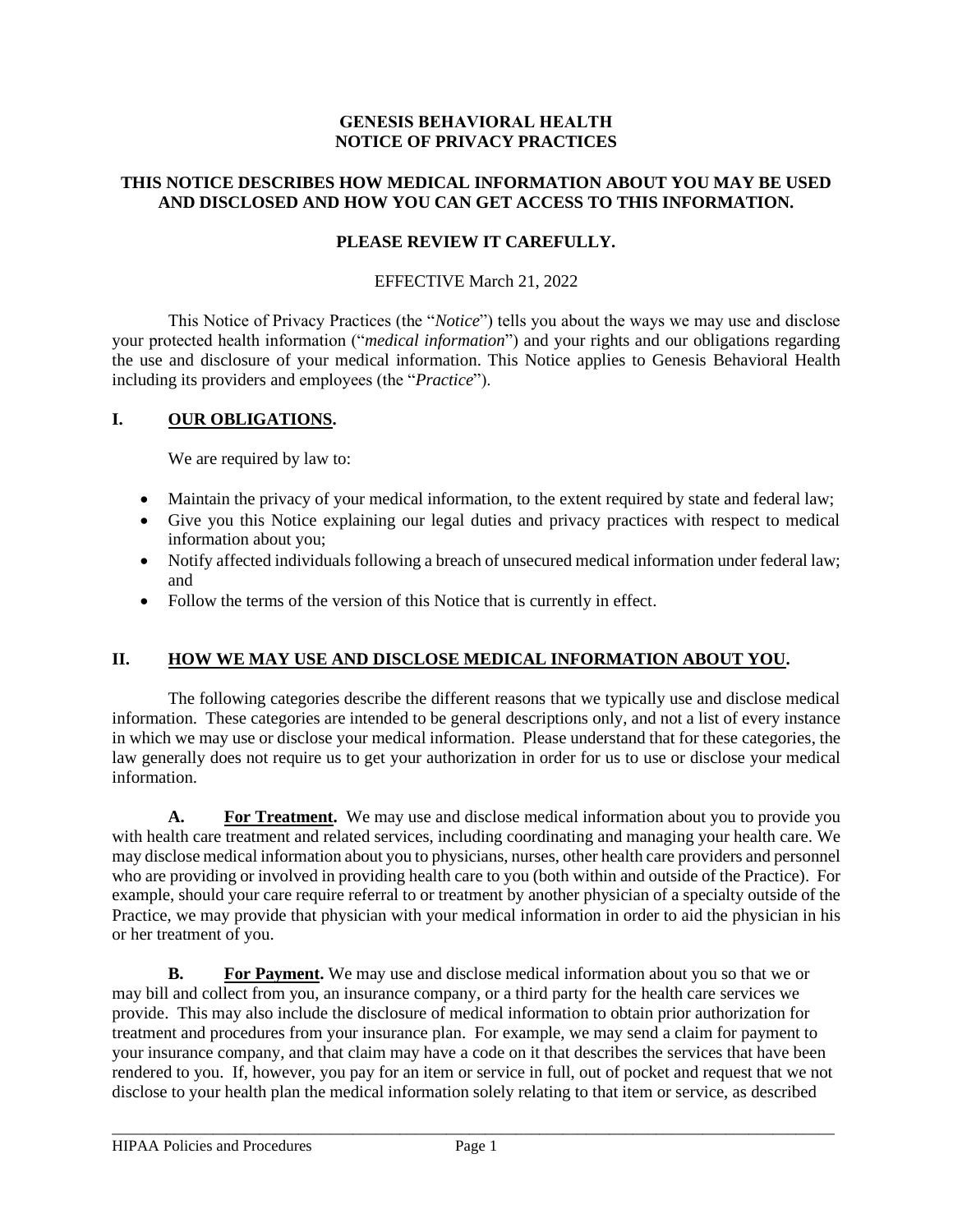more fully in Section IV of this Notice, we will follow that restriction on disclosure unless otherwise required by law.

**C. For Health Care Operations.** We may use and disclose medical information about you for our health care operations. These uses and disclosures are necessary to operate and manage our practice and to promote quality care. For example, we may need to use or disclose your medical information in order to assess the quality of care you receive or to conduct certain cost management, business management, administrative, or quality improvement activities or to provide information to our insurance carriers.

**D. Quality Assurance.** We may need to use or disclose your medical information for our internal processes to assess and facilitate the provision of quality care to our patients.

**E. Utilization Review.** We may need to use or disclose your medical information to perform a review of the services we provide in order to evaluate whether that the appropriate level of services is received, depending on condition and diagnosis.

**F. Credentialing and Peer Review.** We may need to use or disclose your medical information in order for us to review the credentials, qualifications and actions of our health care providers.

**G. Treatment Alternatives.** We may use and disclose medical information to tell you about or recommend possible treatment options or alternatives that we believe may be of interest to you.

**H. Appointment Reminders and Health Related Benefits and Services**. We may use and disclose medical information, in order to contact you (including, for example, contacting you by phone and leaving a message on an answering machine) to provide appointment reminders and other information.We may use and disclose medical information to tell you about health-related benefits or services that we believe may be of interest to you. We may use and disclosed medical information such as appointment reminders through email and text message.

**I. Business Associates.**There are some services (such as billing or legal services) that may be provided to or on behalf of our Practice through contracts with business associates. When these services are contracted, we may disclose your medical information to our business associate so that they can perform the job we have asked them to do. To protect your medical information, however, we require the business associate to appropriately safeguard your information.

**J. Individuals Involved in Your Care or Payment for Your Care.** We may disclose medical information about you to a friend or family member who is involved in your health care, as well as to someone who helps pay for your care, but we will do so only as allowed by state or federal law (with an opportunity for you to agree or object when required under the law), or in accordance with your prior authorization.

**K. As Required by Law.** We will disclose medical information about you when required to do so by federal, state, or local law or regulations.

**L. To Avert an Imminent Threat of Injury to Health or Safety.** We may use and disclose medical information about you when necessary to prevent or decrease a serious and imminent threat of injury to your physical, mental or emotional health or safety or the physical safety of another person. Such disclosure would only be to medical or law enforcement personnel.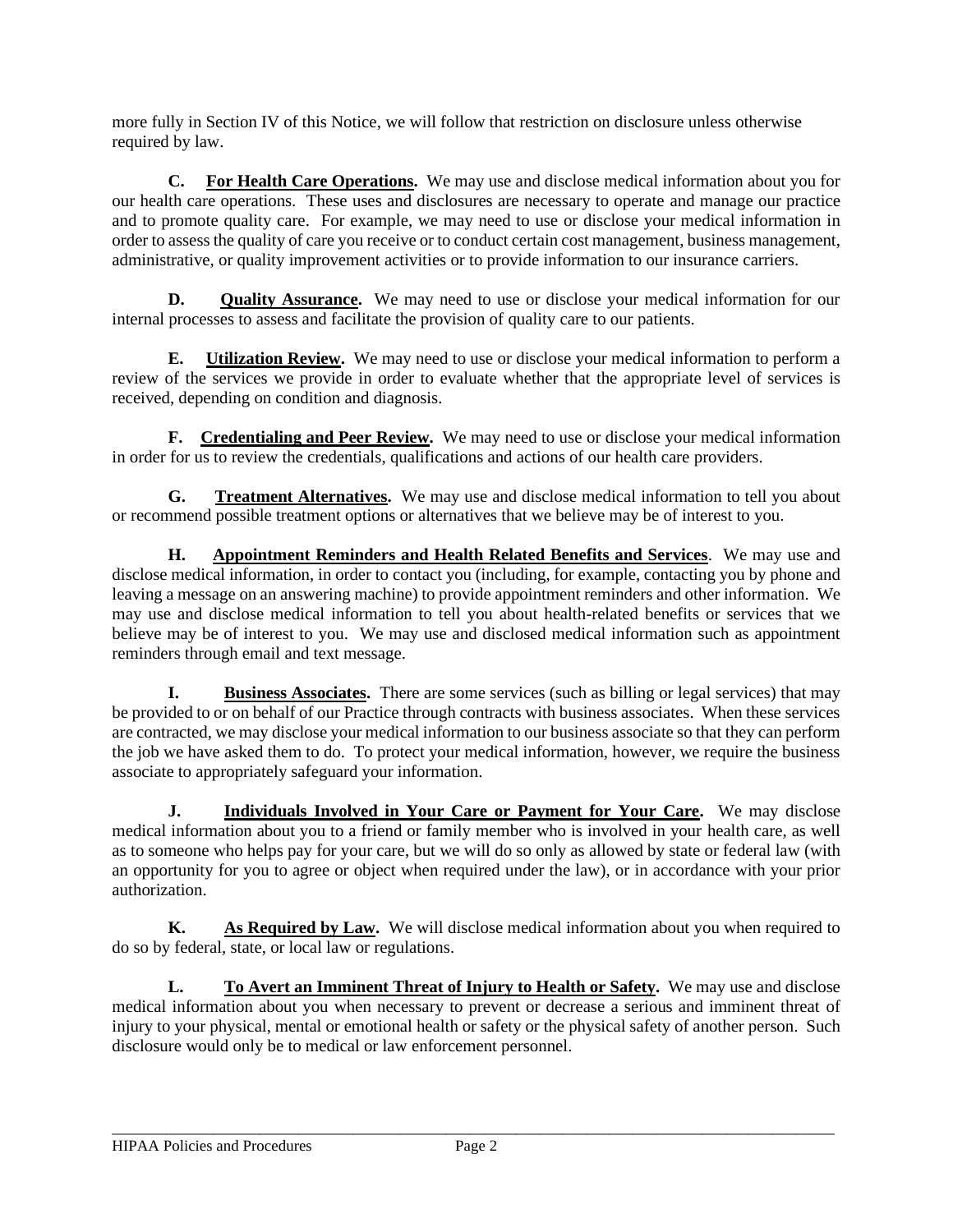**M. Organ and Tissue Donation.** If you are an organ donor, we may use and disclose medical information to organizations that handle organ procurement or organ, eye or tissue transplantation or to an organ donation bank as necessary to facilitate organ or tissue donation and transplantation.

**N. Research.** We may use or disclose your medical information for research purposes in certain situations. Texas law permits us to disclose your medical information without your written authorization to qualified personnel for research, but the personnel may not directly or indirectly identify a patient in any report of the research or otherwise disclose identity in any manner. Additionally, a special approval process will be used for research purposes, when required by state or federal law. For example, we may use or disclose your information to an Institutional Review Board or other authorized privacy board to obtain a waiver of authorization under HIPAA. Additionally, we may use or disclose your medical information for research purposes if your authorization has been obtained when required by law, or if the information we provide to researchers is "de-identified."

**O. Military and Veterans.** If you are a member of the armed forces, we may use and disclose medical information about you as required by the appropriate military authorities.

**P. Workers' Compensation.** We may disclose medical information about you for your workers' compensation or similar program. These programs provide benefits for work-related injuries.For example, if you have injuries that resulted from your employment, workers' compensation insurance or a state workers' compensation program may be responsible for payment for your care, in which case we might be required to provide information to the insurer or program.

**Q. Public Health Risks.** We may disclose medical information about you to public health authorities for public health activities. As a general rule, we are required by law to disclose certain types of information to public health authorities, such as the Texas Department of State Health Services. The types of information generally include information used:

- To prevent or control disease, injury, or disability (including the reporting of a particular disease or injury).
- To report births and deaths.
- To report suspected child abuse or neglect.
- To report reactions to medications or problems with medical devices and supplies.
- To notify people of recalls of products they may be using.
- To notify a person who may have been exposed to a disease or may be at risk for contracting or spreading a disease or condition.
- To notify the appropriate government authority if we believe a patient has been the victim of abuse, neglect, or domestic violence. We will only make this disclosure if you agree or when required or authorized by law.
- To provide information about certain medical devices.
- To assist in public health investigations, surveillance, or interventions.

**R. Health Oversight Activities.** We may disclose medical information to a health oversight agency for activities authorized by law. These oversight activities include audits, civil, administrative, or criminal investigations and proceedings, inspections, licensure and disciplinary actions, and other activities necessary for the government to monitor the health care system, certain governmental benefit programs, certain entities subject to government regulations which relate to health information, and compliance with civil rights laws.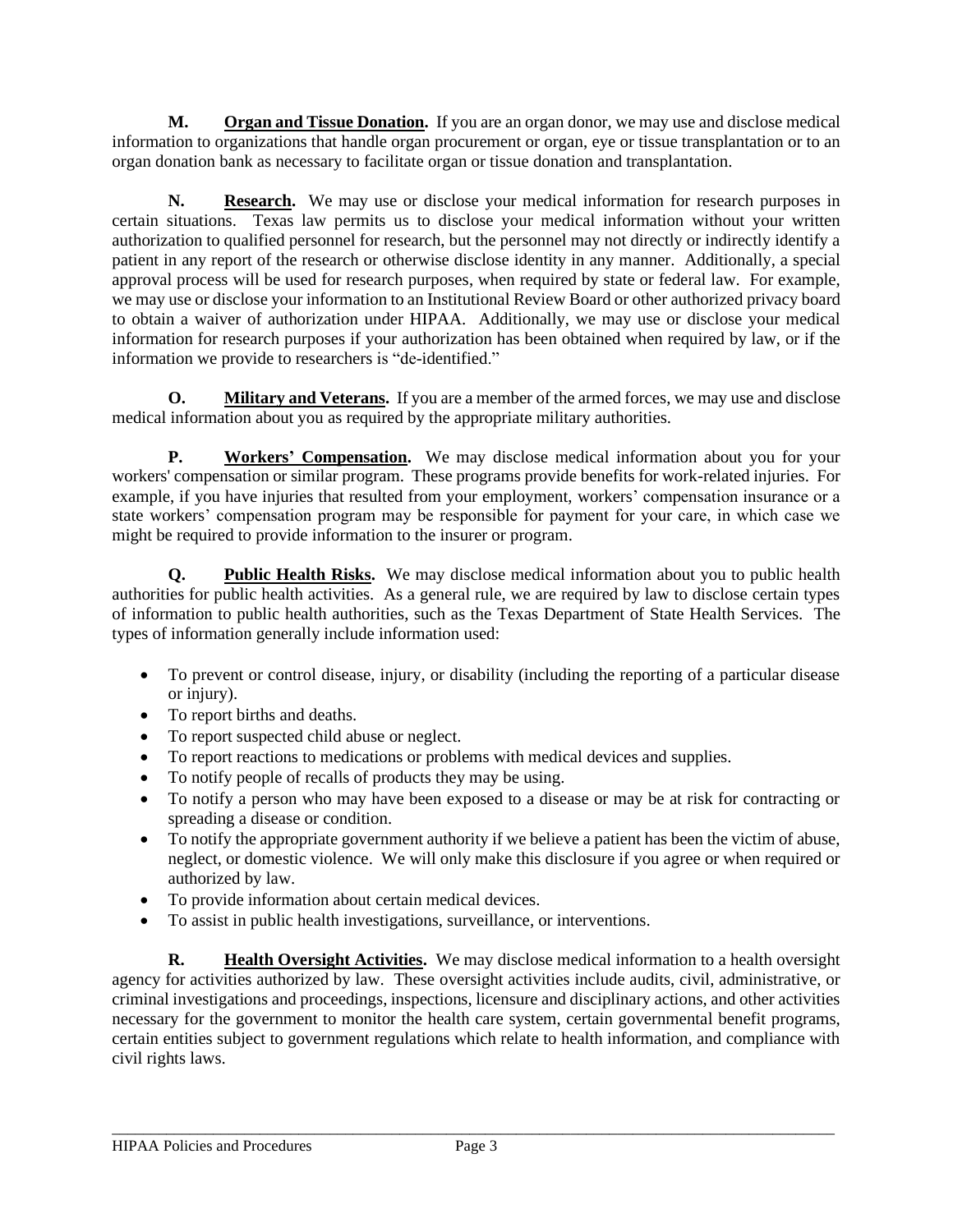**S. Legal Matters.** If you are involved in a lawsuit or a legal dispute, we may disclose medical information about you in response to a court or administrative order, subpoena, discovery request, or other lawful process. In addition to lawsuits, there may be other legal proceedings for which we may be required or authorized to use or disclose your medical information, such as investigations of health care providers, competency hearings on individuals, or claims over the payment of fees for medical services.

**T. Law Enforcement, National Security and Intelligence Activities.** In certain circumstances**,** we may disclose your medical information if we are asked to do so by law enforcement officials, or if we are required by law to do so. We may disclose your medical information to law enforcement personnel, if necessary to prevent or decrease a serious and imminent threat of injury to your physical, mental or emotional health or safety or the physical safety of another person. We may disclose medical information about you to authorized federal officials for intelligence, counterintelligence, and other national security activities authorized by law.

**U. Coroners, Medical Examiners and Funeral Home Directors.** We may disclose your medical information to a coroner or medical examiner. This may be necessary, for example, to identify a deceased person or determine the cause of death. We may also release medical information about our patients to funeral home directors as necessary to carry out their duties.

**V. Inmates.** If you are an inmate of a correctional institution or under custody of a law enforcement official, we may disclose medical information about you to the health care personnel of a correctional institution as necessary for the institution to provide you with health care treatment.

**W. Marketing of Related Health Services.** We may use or disclose your medical information to send you treatment or healthcare operations communications concerning treatment alternatives or other health-related products or services. We may provide such communications to you in instances where we receive financial remuneration from a third party in exchange for making the communication only with your specific authorization unless the communication: (i) is made face-to-face by the Practice to you, (ii) consists of a promotional gift of nominal value provided by the Practice, or (iii) is otherwise permitted by law. If the marketing communication involves financial remuneration and an authorization is required, the authorization must state that such remuneration is involved. Additionally, if we use or disclose information to send a written marketing communication (as defined by Texas law) through the mail, the communication must be sent in an envelope showing only the name and addresses of sender and recipient and must (i) state the name and toll-free number of the entity sending the market communication; and (ii) explain the recipient's right to have the recipient's name removed from the sender's mailing list.

**X. Fundraising.** We may use or disclose certain limited amounts of your medical information to send you fundraising materials. You have a right to opt out of receiving such fundraising communications. Any such fundraising materials sent to you will have clear and conspicuous instructions on how you may opt out of receiving such communications in the future.

**Y.** Electronic Disclosures of Medical Information. Under Texas law, we are required to provide notice to you if your medical information is subject to electronic disclosure. This Notice serves as general notice that we may disclose your medical information electronically for treatment, payment, or health care operations or as otherwise authorized or required by state or federal law.

 $\_$  ,  $\_$  ,  $\_$  ,  $\_$  ,  $\_$  ,  $\_$  ,  $\_$  ,  $\_$  ,  $\_$  ,  $\_$  ,  $\_$  ,  $\_$  ,  $\_$  ,  $\_$  ,  $\_$  ,  $\_$  ,  $\_$  ,  $\_$  ,  $\_$  ,  $\_$  ,  $\_$  ,  $\_$  ,  $\_$  ,  $\_$  ,  $\_$  ,  $\_$  ,  $\_$  ,  $\_$  ,  $\_$  ,  $\_$  ,  $\_$  ,  $\_$  ,  $\_$  ,  $\_$  ,  $\_$  ,  $\_$  ,  $\_$  , **Z. For Education.** We may use and disclose medical information when necessary for educational purposes. This may include using and disclosing video recordings of sessions, including your name and all your protected health information contained in the video recording, to the counselor/student's practicum, internship, or externship course instructor and students in that course. The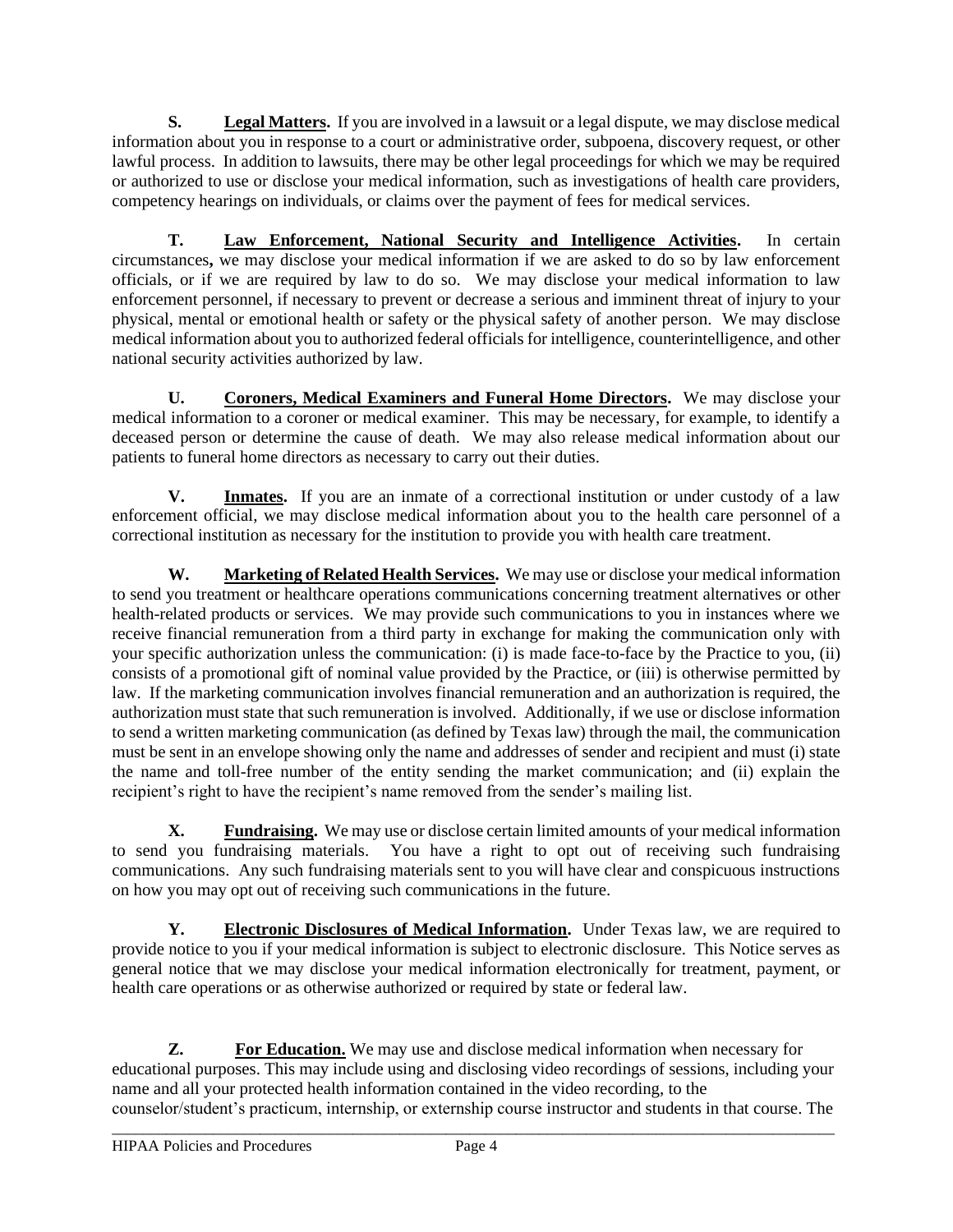purpose of the video recording is for the counselor/student to receive educational, professional training and constructive feedback on his/her counseling skills to improve the quality of counseling services that you (and future clients of the counselor/student) receive. The video recording (and written transcript of the video recording) may be disclosed during course presentation, a case conceptualization, and a verbatim paper. Your personally identifiable information (e.g., your name) will be redacted from the written transcript and other written assignments, but not redacted from the video recording. Neither the video recording nor any written assignment will be used for any other purpose or disclosed to any persons outside of the counselor/student's course, as described herein, without your additional written consent, except as permitted or required by law. This disclosure may remain in effect until the end of the counselor/student's practicum, internship, or externship course. The video recording and the written transcript will be deleted at that time. If there is a desire to keep either the video recording or the written transcript for a longer period of time, your additional written consent will be required before doing so.

# **III. OTHER USES OF MEDICAL INFORMATION**

**A. Authorizations.** There are times we may need or want to use or disclose your medical information for reasons other than those listed above, but to do so we will need your prior authorization. Other than expressly provided herein, any other uses or disclosures of your medical information will require your specific written authorization.

**B. Psychotherapy Notes, Marketing and Sale of Medical Information.** Most uses and disclosures of "psychotherapy notes," uses and disclosures of medical information for marketing purposes, and disclosures that constitute a "sale of medical information" under HIPAA require your authorization.

**C. Right to Revoke Authorization**. If you provide us with written authorization to use or disclose your medical information for such other purposes, you may revoke that authorization in writing at any time. If you revoke your authorization, we will no longer use or disclose your medical information for the reasons covered by your written authorization. You understand that we are unable to take back any uses or disclosures we have already made in reliance upon your authorization, and that we are required to retain our records of the care that we provided to you.

# **IV. YOUR RIGHTS REGARDING MEDICAL INFORMATION ABOUT YOU.**

Federal and state laws provide you with certain rights regarding the medical information we have about you. The following is a summary of those rights.

**A. Right to Inspect and Copy.** Under most circumstances, you have the right to inspect and/or copy your medical information that we have in our possession, which generally includes your medical and billing records. To inspect or copy your medical information, you must submit your request to do so in writing to the Practice's HIPAA Officer at the address listed in Section VI below.

If you request a copy of your information, we may charge a fee for the costs of copying, mailing, or certain supplies associated with your request. The fee we may charge will be the amount allowed by state law.

If your requested medical information is maintained in an electronic format (e.g., as part of an electronic medical record, electronic billing record, or other group of records maintained by the Practice that is used to make decisions about you) and you request an electronic copy of this information, then we will provide you with the requested medical information in the electronic form and format requested, if it is readily producible in that form and format. If it is not readily producible in the requested electronic form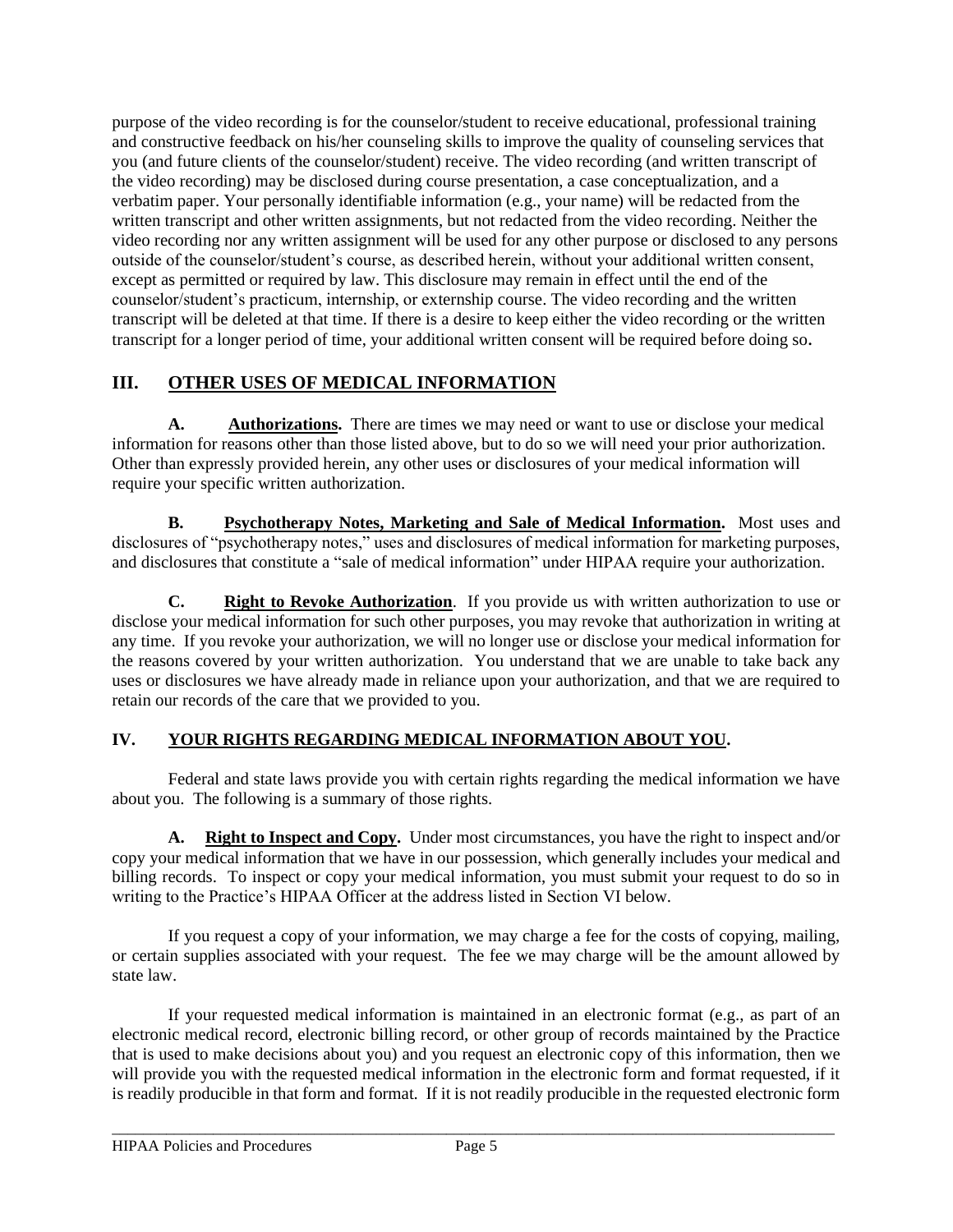and format, we will provide access in a readable electronic form and format as agreed to by the Practice and you.

In certain very limited circumstances allowed by law, we may deny your request to review or copy your medical information. We will give you any such denial in writing. If you are denied access to medical information, you may request that the denial be reviewed. Another licensed health care professional chosen by the Practice will review your request and the denial. The person conducting the review will not be the person who denied your request. We will abide by the outcome of the review.

**B.** Right to Amend. If you feel the medical information we have about you is incorrect or incomplete, you may ask us to amend the information. You have the right to request an amendment for as long as the information is kept by the Practice. To request an amendment, your request must be in writing and submitted to the HIPAA Officer at the address listed in Section VI below. In your request, you must provide a reason as to why you want this amendment. If we accept your request, we will notify you of that in writing.

We may deny your request for an amendment if it is not in writing or does not include a reason to support the request. In addition, we may deny your request if you ask us to amend information that (i) was not created by us (unless you provide a reasonable basis for asserting that the person or organization that created the information is no longer available to act on the requested amendment), (ii) is not part of the information kept by the Practice, (iii) is not part of the information which you would be permitted to inspect and copy, or (iv) is accurate and complete. If we deny your request, we will notify you of that denial in writing.

**C. Right to an Accounting of Disclosures.** You have the right to request an "accounting of disclosures" of your medical information. This is a list of the disclosures we have made for up to six years prior to the date of your request of your medical information, but does not include disclosures for Treatment, Payment, or Health Care Operations (as described in Sections II A, B, and C of this Notice) or disclosures made pursuant to your specific authorization (as described in Section III of this Notice), or certain other disclosures.

If we make disclosures through an electronic health records (EHR) system, you may have an additional right to an accounting of disclosures for Treatment, Payment, and Health Care Operations. Please contact the Practice's HIPAA Officer at the address set forth in Section VI below for more information regarding whether we have implemented an EHR and the effective date, if any, of any additional right to an accounting of disclosures made through an EHR for the purposes of Treatment, Payment, or Health Care Operations.

To request a list of accounting, you must submit your request in writing to the Practice's HIPAA Officer at the address set forth in Section VI below.

Your request must state a time period, which may not be longer than six years (or longer than three years for Treatment, Payment, and Health Care Operations disclosures made through an EHR, if applicable) and may not include dates before April 14, 2003. Your request should indicate in what form you want the list (for example, on paper or electronically). The first list you request within a twelve-month period will be free. For additional lists, we may charge you a reasonable fee for the costs of providing the list. We will notify you of the cost involved and you may choose to withdraw or modify your request at that time before any costs are incurred.

**D.** Right to Request Restrictions. You have the right to request a restriction or limitation on the medical information we use or disclose about you for treatment, payment, or health care operations.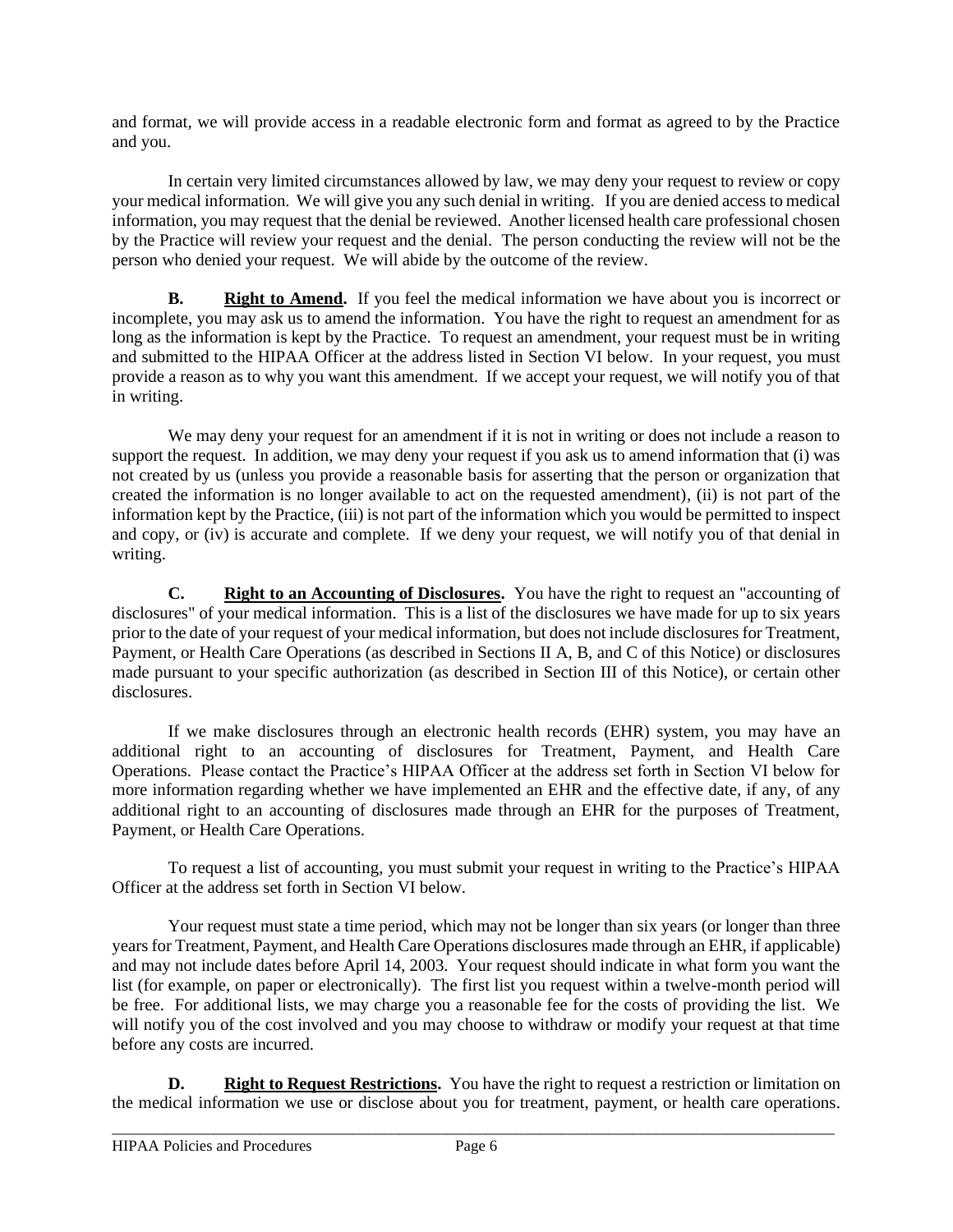You also have the right to request a restriction or limitation on the medical information we disclose about you to someone who is involved in your care or the payment for your care, like a family member or friend.

Except as specifically described below in this Notice, we are not required to agree to your request for a restriction or limitation.If we do agree, we will comply with your request unless the information is needed to provide emergency treatment. In addition, there are certain situations where we won't be able to agree to your request, such as when we are required by law to use or disclose your medical information. To request restrictions, you must make your request in writing to the Practice's HIPAA Officer at the address listed in Section VI of this Notice below. In your request, you must specifically tell us what information you want to limit, whether you want us to limit our use, disclosure, or both, and to whom you want the limits to apply.

As stated above, in most instances we do not have to agree to your request for restrictions on disclosures that are otherwise allowed. However, if you pay or another person (other than a health plan) pays on your behalf for an item or service in full, out of pocket, and you request that we not disclose the medical information relating solely to that item or service to a health plan for the purposes of payment or health care operations, then we will be obligated to abide by that request for restriction unless the disclosure is otherwise required by law. You should be aware that such restrictions may have unintended consequences, particularly if other providers need to know that information (such as a pharmacy filling a prescription). It will be your obligation to notify any such other providers of this restriction. Additionally, such a restriction may impact your health plan's decision to pay for related care that you may not want to pay for out of pocket (and which would not be subject to the restriction).

**E. Right to Request Confidential Communications.** You have the right to request that we communicate with you about medical matters in a certain way or at a certain location. For example, you can ask that we only contact you at home, not at work or, conversely, only at work and not at home. To request such confidential communications, you must make your request in writing to the Practice's HIPAA Officer at the address listed in Section VI below.

We will not ask the reason for your request, and we will use our best efforts to accommodate all reasonable requests, but there are some requests with which we will not be able comply. Your request must specify how and where you wish to be contacted.

 **F. Right to a Paper Copy of This Notice.** You have the right to a paper copy of this Notice. You may ask us to give you a copy of this Notice at any time. To obtain a copy of this Notice, you must make your request in writing to the Practice's HIPAA Officer at the address set forth in Section VI below.

**G. Right to Breach Notification.** In certain instances, we may be obligated to notify you (and potentially other parties) if we become aware that your medical information has been improperly disclosed or otherwise subject to a "breach" as defined in and/or required by HIPAA and applicable state law.

### **V. CHANGES TO THIS NOTICE.**

We reserve the right to change this Notice at any time, along with our privacy policies and practices. We reserve the right to make the revised or changed Notice effective for medical information we already have about you as well, as any information we receive in the future. We will post a copy of the current notice, along with an announcement that changes have been made, as applicable, in our office. When changes have been made to the Notice, you may obtain a revised copy by sending a letter to the Practice's HIPAA Officer at the address listed in Section VI below or by asking the office receptionist for a current copy of the Notice.